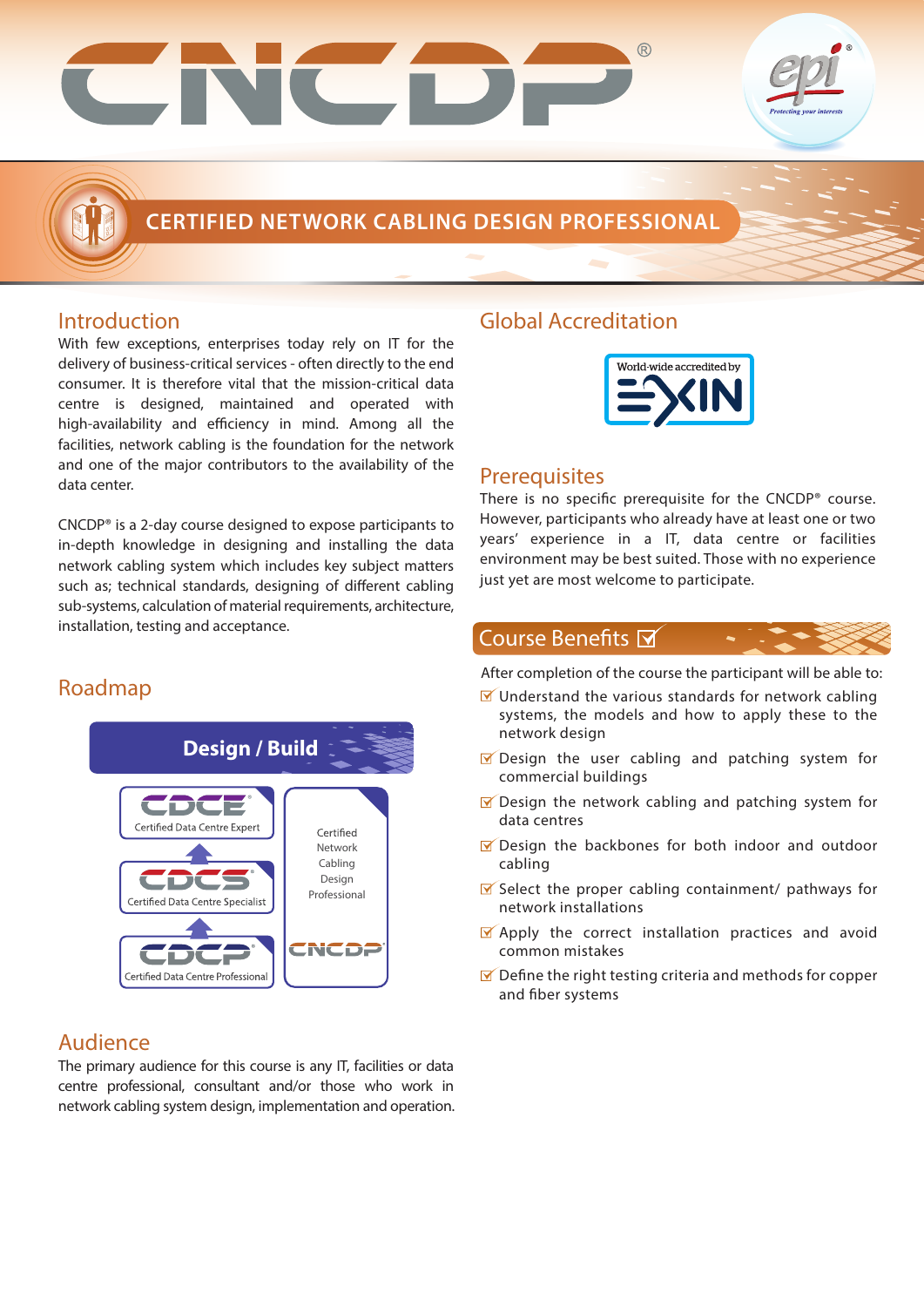## Course Syllabus

#### **Introduction to Structured Cabling System (SCS)**

- Brief history of SCS
- Basic copper and fibre transmission
- Copper and fibre cabling
- Single and multimode fibre
- Step/graded index multimode fibre
- Difference between Commercial Wiring and
- data centre cabling Development of standards
- Role of standards
- ANSI/TIA 568 standard
- Common standards
- The new usage of cabling to support Smart building

## **Horizontal and Administration - Commercial Building**

- Standard diagram recap: ANSI/TIA-568
- Functional elements and example
- Scenario A: Determine the number of work areas
- Scenario B: Determine the number of user locations
- Zone wiring
- Administration: Interconnect and cross-connect
- Angled and flat panels
- Creating a cabling schematic design
- Convert schematic into physical layout
- Calculating the material list

#### **Horizontal and Administration - Data Centre**

- Standard diagram recap: TIA-942
- Basic/Reduced/Typical data centre setup
- Traditional 3 layers network design/ Spine and Leaf network design
- Select termination hardware
- Administration design
- ToR/EoR/Spine & Leaf cabling design
- Network and cabling resiliency
- Create cabling schematic design for ToR/EoR
- Convert into patch panel/rack layout
- Calculate the material list for ToR/EoR

### **Building Backbone - Commercial Building**

- Backbone diagram
- Calculate the copper backbone requirements per Telecom Room (TR)
- Calculate the fibre backbone requirements per Telecom Room
- Summarize the building backbone requirements
- Recognised cables
- Backbone Patch panels
- The maximum backbone distances
- Create cabling schematic design
- Converting the schematic design into patch panel/ rack layout

#### **Building Backbone - Data Centre**

- TIA-942 based backbone topology
- TIA-942 backbone requirements
- Recognised backbone cable
- ToR/EoR/Spine and Leaf
- Backbone distance estimation
- Resiliency of backbone cable routes
- Creating cabling schematic design
- Converting the schematic design into patch panel/ rack layout
- Field and Fusion Termination for fibre connectors
- Pre-terminated fibre trunk and copper cables

#### **Architectural Considerations**

- ANSI/TIA569-D Cable pathway and spaces
- Common requirements for the rooms
- Definition of the rooms
- Entrance Room/Demarcation
- Ceiling and floor pathways types
- Cable trays/basket/ladder/conduit
- Inner duct/sleeve/slot
- Calculating of pathway size
- Cable run best practices
- Cable management/AIM
- Grounding and bonding<br>- Separation distance requ
- Separation distance requirements for copper cabling to power cabling
- Fire stopping
- Fire rated barrier
- Fire rated jacket cable

#### **Campus / Outdoor Backbone**

- Common campus cable installation and cable types : Aerial cable / Direct-buried / Underground in-conduit
- Outdoor cable installation planning<br>- Lightning / surge protection Lightning / surge protection
- Approved ground for surge protector
- Creating a schematic diagram
- Converting a schematic into a physical layout

#### **Site Inspection and Testing**

- Visual site inspection notes
- Installation common issues
- Copper testing standard
- Permanent link / Channel / Patch cord / MPTL testing configuration
- Fibre connectors
- Fibre testing standard
- Tier 1 & 2 certification
	- Fibre link definition
- Fibre testing steps
- Fibre inspection and cleaning
- Calibrating the test sets 3 methods
- Setting up mandrel for testing
- Fibre loss budget calculation
- G.657 Bend insensitive fibre
- Optical Time-Domain Reflectometer (OTDR)

#### **EXAM: Certied Network Cabling Design Professional**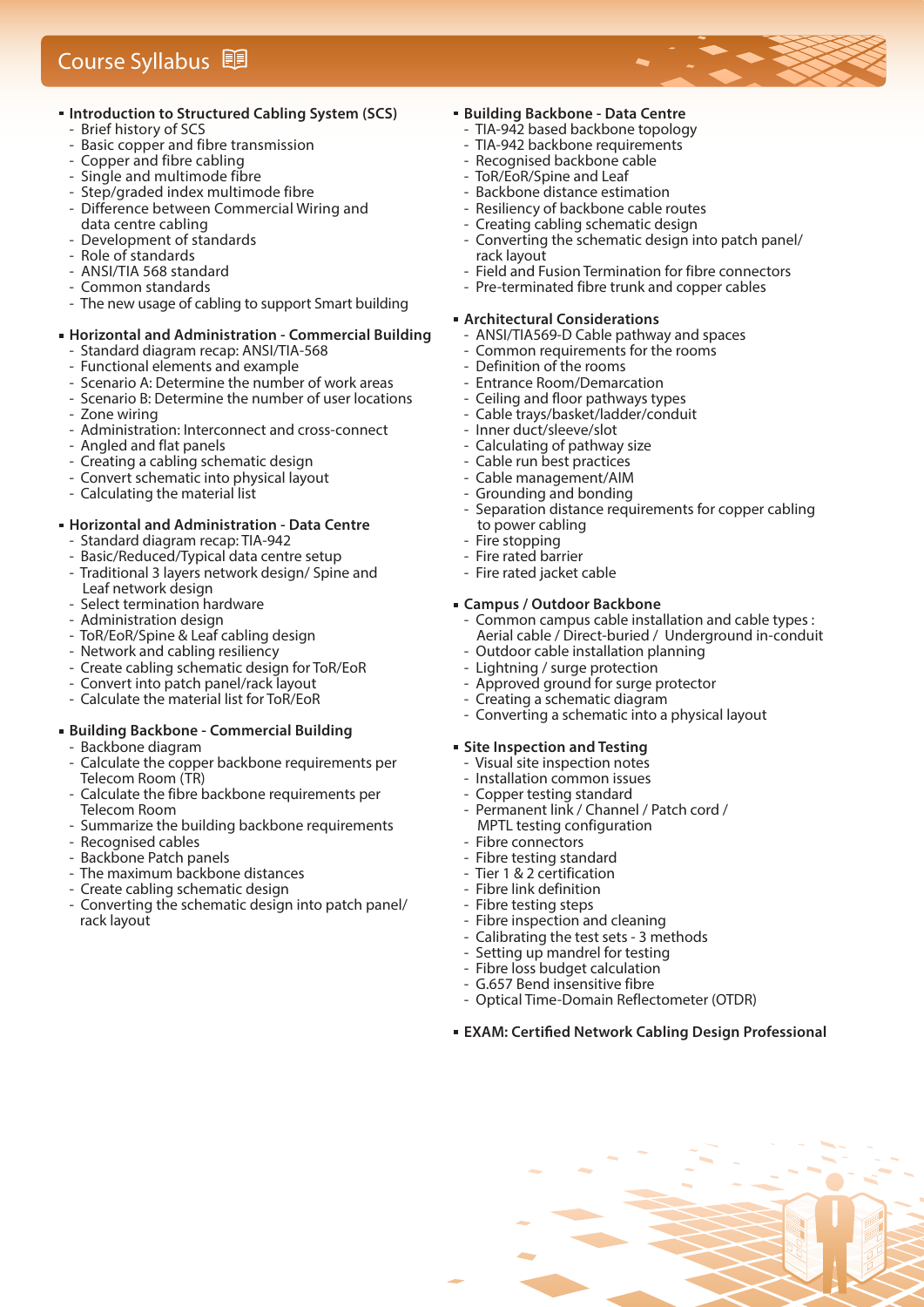## Delivery Structure and Methods

The CNCDP<sup>®</sup> course is lectured by an EPI Certified Instructor using a combination of lectures and question-and-answer sessions to discuss participants' specific needs and challenges experienced in their own aa environments. Participants are able to tap into the extensive experience of the trainer enabling them to validate and improve their own environments thus adding tremendous business value. CNCDP® course is available in the following delivery methods:

- ILT Instructor Led Training
- VILT Virtual ILT
- TOD Training On Demand

### Examination

The exam is a 60-minute closed book exam, with 40 multiple-choice questions. The candidate requires a minimum of 27 correct answers to pass the exam.

### Certification

Candidates who successfully pass the exam will receive the official 'Certified Network Cabling Design Professional' certificate. The certification is valid for three years after which the student needs to re-certify.

### Global Accreditation & Recognition

The CNCDP® course is accredited by EXIN, which is a global, independent and not-for-profit accreditation and examination provider. EXIN's mission is to improve the quality of the IT and data centre sectors, the proficiency of IT and data centre professionals and the IT users, by means of accreditation of course material as well as independent examination and certification.

### Recommended Next Course

To further extend your skills, we recommend the CDCP® training. CDCP® exposes participants to the key components of the data centre design and design improvements.

### Course Schedule

Our courses are available in over 60 countries. The classes are availble on public schedule as well as private group training. Visit www.epi-ap.com or contact your local authorised reseller/partner.

### EPI Data Centre Training Framework**©**

The **EPI Data Centre Training Framework©** provides a structured course curriculum for individuals working in and around data centre facilities and data centre operational management. It addresses the various disciplines required to design and manage a high-availability, efficient data centre. EPI's data centre course curriculum is not only the first in the world, it is also by far the largest in the industry. Many companies have specified these courses as prerequisites for their staff working in and around the data centre and use them as part of their career planning initiatives. Recognised globally, these certifications add value to both companies and individuals.



<sup>©</sup> Copyright by EPI (Enterprise Products Integration Pte Ltd) 2020. All rights reserved.